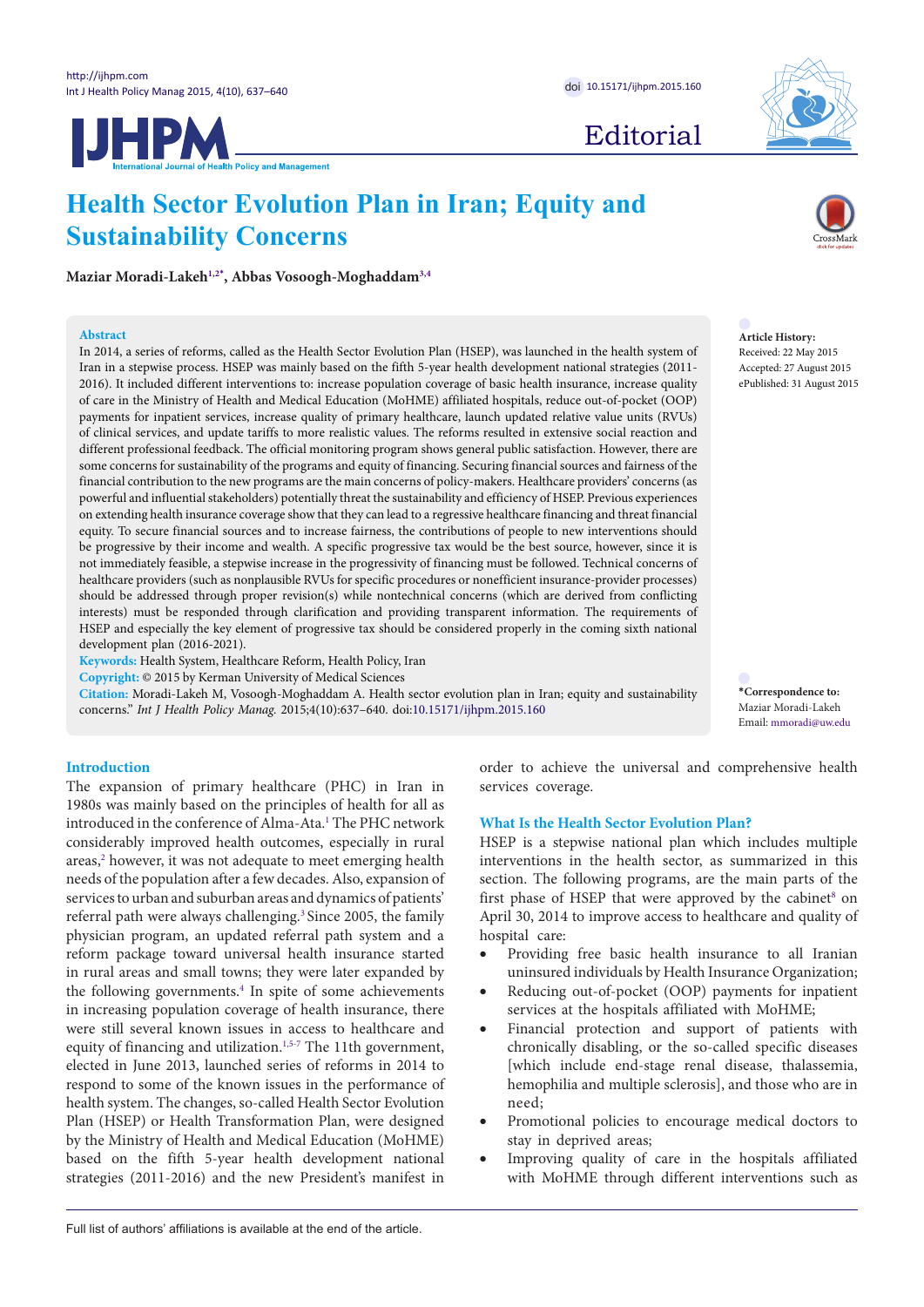increasing specialists, improving quality of outpatient services of the attached polyclinics and improving hospital amenities and lodging services;

Compensation to offset the economic burden of the second phase of the targeted subsidies' law at hospitals affiliated with MoHME.

In addition to the above-mentioned programs, promotion of natural vaginal delivery and infertility treatments and improving the emergency medical services (eg, Medi-copter) were initiated as parts of the first phase, since May 5, 2014. The second phase of the HSEP (started on May 22, 2014) focused on the PHC and public health areas, included the following programs:

- Improving the family physician program and health insurance for nomadic people and residents of rural regions and small towns (population of less than 20 000);
- Expanding health services to suburban areas;
- Improving the family physician program through a pilot project in 2 provinces (Fars and Mazandaran);
- Expanding the family physician program to cities with population of 20 000-50 000;
- Strengthening and institutionalizing inter-sectoral collaboration through the supreme council of health and food security;
- Increasing health literacy of people and enhancing selfcare.

Updated relative value units (RVUs) of health services was launched at the third phase of the HSEP (September 29, 2014) in order to regularize public and private service providers' payments based on the articles 32 and 38 of the fifth 5-year development plan.[8-](#page-2-10)[10](#page-2-11)

# **What Are the Financial Sources of Health Sector Evolution Plan?**

The plan is mainly supported through the following financial sources: increased public annual budget of health sector (around 59% increase in 2015 compared to the 2014), $^{11}$  $^{11}$  $^{11}$ resources of the targeted subsidies' law (10% of total subsidies) and a specific 1% value added tax (VAT) for health. The financial sources are estimated to be 70% higher in 2015 (March 21, 2015-March 20, 2016) compared to 2014 (March 21, 2014-March 20, 2015).<sup>[11](#page-2-12),[12](#page-2-13)</sup> Based on the approved program, copayments for MoHME affiliated hospitals inpatient services must be limited to 10% for residents of the medium and large cities and 5% for nomadic people and residents of rural regions, and small towns (with population less than 20 000).

# **Why This Set of Programs Was Chosen?**

Most of these reforms are based on the fifth 5-years national development plan<sup>[13](#page-2-14)</sup> and aim to improve the following areas: notable percentage of uninsured individuals (around 17% in  $2010$ ),<sup>14-16</sup> inequitable health financing with a fair financing contribution index (FFCI) of 0.832, OOP payments of more than 50% and around 2.5% catastrophic payments<sup>1[,13](#page-2-14)[,17-](#page-3-1)20</sup> and even more pessimistic estimates for FFCI and catastrophic payments in local studies.<sup>21[,22](#page-3-4)</sup> Also, there is evidence of the lack of sustainability of medical specialists in deprived areas,<sup>5</sup> high rate of caesarian sections<sup>23,24</sup> and high amounts of informal payments[.25](#page-3-7) Employer-sponsored health insurance systems in Iran were not able to equally protect people from catastrophic

payments.[19](#page-3-8) On the other hand, previous interventions such as the Urban Inpatient Insurance Scheme (launched in 2000) and the Rural Health Insurance Scheme (launched in 2005) had regressive impacts on the distribution of healthcare financing in Iran.<sup>26[,27](#page-3-10)</sup>

# **Challenges and Potential Solutions**

The reforms resulted in extensive social reaction, especially in public and social media, and professional feedbacks. Based on the monitoring reports of the National Institute of Health Research, it seems that general population are satisfied with most of the HSEP components and the satisfaction has increased slightly during the first year of the program.<sup>28</sup> Another study reported a lower satisfaction of patients in an academic hospital in Tehran after launch of HSEP which can be related to increased number of clients without a proper increase in the number of staff and other resources.<sup>29</sup> Increasing coverage of basic health insurance and decreasing OOP payments are expected to increase access to healthcare, especially in underserved population, and decrease inequalities in healthcare utilization.<sup>[23](#page-3-5)</sup>

It is too early to conclude, but at least during the first months after implementation, annual growth of consumer price index (CPI), from March 2014 to March 2015, for health services is still higher than CPI for all items (33.2% vs. 16.2%), somewhat similar to CPI growth rates from March 2013 to March 2014. which means that share of health from total consumers' market basket has not been decreased[.30](#page-3-13) This might be due to the fact that a relatively small percentage of the population need inpatient services during a year and the most important components of OOP payments are medications/equipment and outpatient services (around 40% and 34%, respectively).<sup>31</sup> However, the program is expected to be more successful in decreasing catastrophic payments, because inpatient service utilization is the most important factor associated with facing catastrophic health expenditures in Iran[.32](#page-3-15)

To increase fairness, the financial contributions of people for new interventions should be progressively correlated with their income and wealth. This could lead to a positive or pro-poor redistributive effect and can be achieved through different interventions such as a designated progressive tax[.33](#page-3-16) On the other hand, such tax-based sources increase sustainability of the reform programs. Financial sources linked to a progressive tax is a key indicator both for fairness and sustainability of the program.[34](#page-3-17),[35](#page-3-18) This is not an easy to achieve goal because of the high rate of tax evasion and size of the underground economy in Iran,<sup>36</sup> however, policy-makers and managers should define specific objectives to gradually replace current sources of HSEP by other sources that are progressive. Current combination of rules and regulations for direct and indirect taxation in Iran, provides a basic infrastructure for this transition and economic situation of the country (during the international economic sanctions period) has changed attitudes in favor of progressive taxation. Ignoring this key element in the previous interventions such as the Urban Inpatient Insurance Scheme and the Rural Health Insurance Scheme led to regressive impact on healthcare financing.<sup>27</sup> On the other hand, HSEP changes raised concerns about the economic burden of the program on the public budget and sustainability of the program in the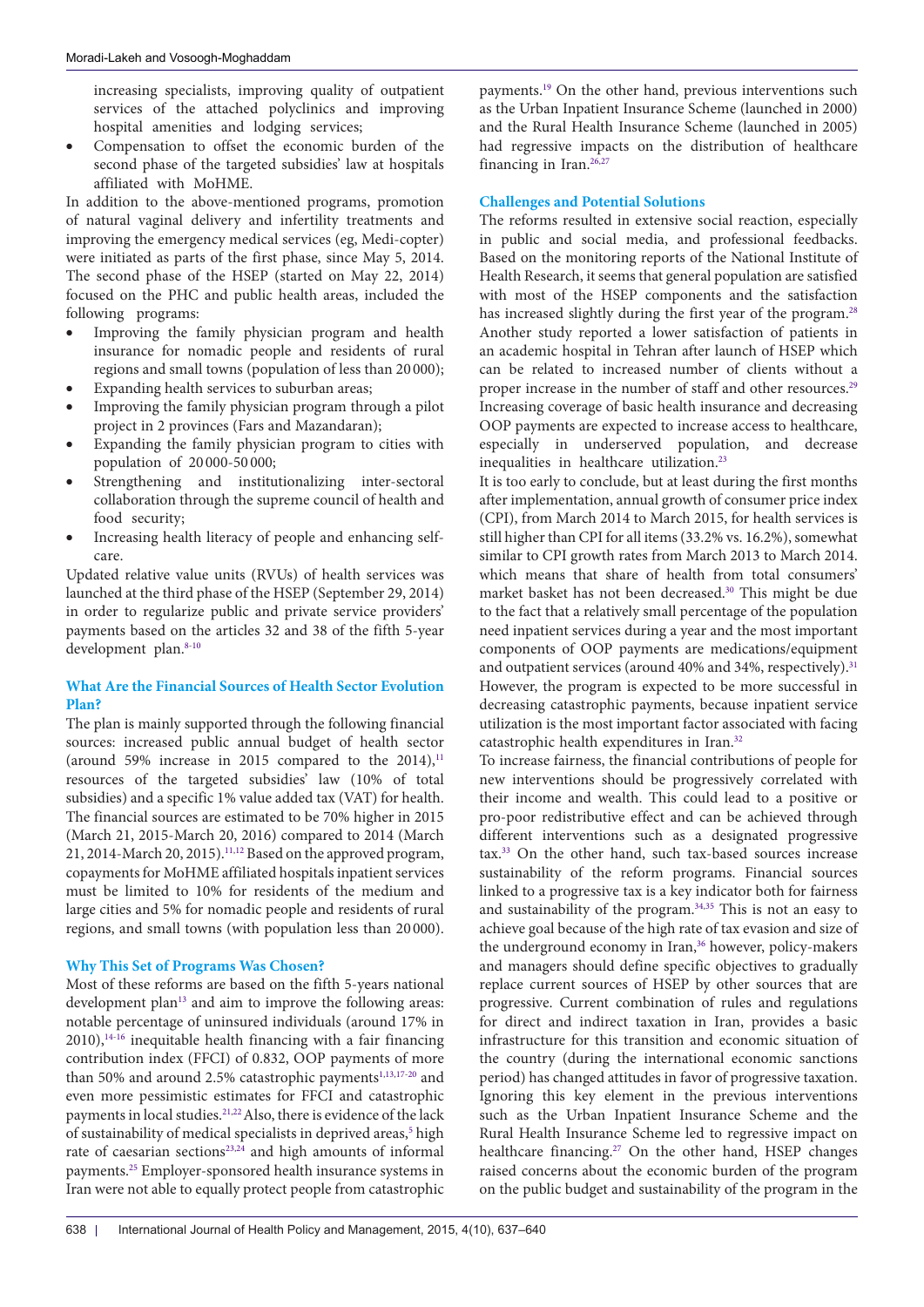following years.[12](#page-2-13) Some experts believe that MoHME should focus and invest on PHC and preventive programs (which are more efficient for increasing population health) instead of spending most of the new financial sources on therapeutic and hospital services[.37](#page-3-20)

As expected, introduction of new approved RVUs of the individual health services,<sup>10</sup> at the third phase of HSEP, were among the most challenging parts of the reforms program; it was accompanied by an official increase in the national tariff units toward more realistic amounts and a concurrent rigorous control over informal payments to the providers. These changes led to a generally higher satisfaction in medical specialists who work in the governmental hospitals compared to the other healthcare personnel and other hospitals.<sup>[28](#page-3-11)</sup> There are several groups of healthcare professionals who are somehow disappointed: some of the medical specialists have technical concerns about RVUs of specific procedures and services in their field of work and claim that they are not properly related to level of expertise, stress, time and effort of practitioners<sup>38</sup>; however, it is hard to differentiate real technical concerns from conflicting interests. A group of medical specialists are dissatisfied with new RVUs and tariffs, because they are not enough to compensate their income loss after increasing control over informal transactions. Since this reason cannot be stated frankly, they exaggerate other shortcomings and try to stop or revert this part of the program. Other healthcare providers, such as registered nurses and general practitioners (nonspecialist medical doctors), feel and claim that recent changes have unfairly widened the income gap between specialist doctors and other healthcare providers[.39](#page-3-22) Moreover, a combination of decreased OOP payments and increasing quality of care in hospitals affiliated with MoHME (as claimed) might indirectly affect private hospitals which have already been impacted by increased control over the informal transactions. These are all powerful opponents that could influence sustainability of the plan. Policy analysis, even at this phase, can help the designers to find less painful strategies for the decision-makers to establish and continue reforms. Real technical concerns must be responded to properly, and fixing technical issues is necessary to establish reforms smoothly.

We conclude that a stepwise increase in progressive financing is a key factor both for equity of financing and sustainability of HSEP. Real technical concerns of stakeholders should be addressed through proper and efficient revision(s) such as redefining and improving insurance-provider transaction process. Nontechnical statements which have roots in conflicting interests should be detected and responded by clarification and providing transparent information. Strict monitoring of the reform process, evaluating the results and transferring of findings to the stakeholders and general public are necessary. An accurate policy analysis for the continuation of the program components and new revisions/interventions can facilitate the process. All the requirements of the HSEP continuation should be considered properly in the coming sixth national development plan (2016-2021) in line with the country general policies on health.

**Ethical issues** Not applicable.

## **Acknowledgments**

Authors would like to thank Beth King for editing the manuscript.

### **Competing interests**

Authors declare that they have no competing interests.

#### **Authors contributions**

MML and AVM contributed to the conception of the work, collection and interpretation of the related information. MML prepared the draft of manuscript. AVM commented on the draft. Both authors verified the final version.

### **Authors' affiliations**

<span id="page-2-3"></span><span id="page-2-2"></span><span id="page-2-1"></span><span id="page-2-0"></span>1 Institute for Health Metrics and Evaluation, University of Washington, Seattle, WA, USA. <sup>2</sup>Department of Community Medicine, Iran University of Medical Sciences and Health Services, Tehran, Iran. <sup>3</sup> Health Sector Policy Coordination Group, in Charge of Minister for Policy Making Affairs Bureau, Ministry of Health and Medical Education, Tehran, Iran. <sup>4</sup> NCD Research Center, Endocrine and Metabolism Research Institute, Tehran University of Medical Sciences and Health Services, Tehran, Iran.

### **References**

- <span id="page-2-4"></span>1. Manenti A. Health situation in Iran. *Med J Islam Repub Iran*. 2011;25(1):1-7.
- <span id="page-2-5"></span>Shadpour K. Primary health care networks in the Islamic Republic of Iran. *East Mediterr Health J*. 2000;6(4):822-825.
- <span id="page-2-6"></span>Takian A, Rashidian A, Kabir MJ. Expediency and coincidence in re-engineering a health system: an interpretive approach to formation of family medicine in Iran. *Health Policy Plan*. 2011;26(2):163-173. doi:[10.1093/heapol/czq036](http://dx.doi.org/10.1093/heapol/czq036)
- <span id="page-2-7"></span>4. Takian A, Doshmangir L, Rashidian A. Implementing family physician programme in rural Iran: exploring the role of an existing primary health care network. *Fam Pract*. 2013;30(5):551- 559. doi[:10.1093/fampra/cmt025](http://dx.doi.org/10.1093/fampra/cmt025)
- <span id="page-2-8"></span>5. Lankarani KB, Alavian SM, Peymani P. Health in the Islamic Republic of Iran, challenges and progresses. *Med J Islam Repub Iran*. 2013;27(1):42-49.
- 6. Moradi-Lakeh M, Bijari B, Namiranian N, Olyaeemanesh A-R, Khosravi A. Geographical disparities in child mortality in the rural areas of Iran: 16-years trend. *J Epidemiol Community Health*. 2013;67(4):346-349. doi:[10.1136/jech-](http://dx.doi.org/10.1136/jech-2012-201511)2012-201511
- <span id="page-2-9"></span>7. Zare H, Trujillo AJ, Driessen J, Ghasemi M, Gallego G. Health inequalities and development plans in Iran; an analysis of the past three decades (1984-2010). *Int J Equity Health*. 2014;13:42. doi[:10.1186/1475-9276-13-42](http://dx.doi.org/10.1186/1475-9276-13-42)
- <span id="page-2-10"></span>8. Cabinet approval. [http://www.behdasht.gov.ir/uploads/1\\_187198.](http://www.behdasht.gov.ir/uploads/1_187198.pdf) [pdf](http://www.behdasht.gov.ir/uploads/1_187198.pdf). Accessed May 10, 2015. Published April 2014.
- Cabinet approval. Relative values of health services and tariffs. [http://rvu.behdasht.gov.ir/index.aspx?fkeyid=&siteid=431&pagei](http://rvu.behdasht.gov.ir/index.aspx?fkeyid=&siteid=431&pageid=54134&newsview=119678) [d=54134&newsview=119678](http://rvu.behdasht.gov.ir/index.aspx?fkeyid=&siteid=431&pageid=54134&newsview=119678). Accessed May 10, 2015.
- <span id="page-2-11"></span>10. Ministry of Health and Medical Education (MoHME). Health Sector Evolution Portal. [http://tahavol.behdasht.gov.ir/index.asp](http://tahavol.behdasht.gov.ir/index.aspx?fkeyid=&siteid=426&pageid=52443) [x?fkeyid=&siteid=426&pageid=52443](http://tahavol.behdasht.gov.ir/index.aspx?fkeyid=&siteid=426&pageid=52443). Accessed May 18, 2015.
- <span id="page-2-12"></span>11. Islamic Parliament Research Center (IPRC). Assessment of national annual budget proposal of 1394. 26- Health sector. 2014.<http://rc.majlis.ir/fa/report/show/916417>. Accessed August 21, 2015.
- <span id="page-2-13"></span>12. Mare Sedgh S. A growth in health budget by 70%. http[://www.](http://www.shefanews.com/fa/news/33033) [shefanews.com/fa/news/33033.](http://www.shefanews.com/fa/news/33033) Accessed August 16, 2015. Published December 2014.
- <span id="page-2-14"></span>13. Vosoogh Moghaddam A, Damari B, Alikhani S, et al. Health in the 5th 5-years Development Plan of Iran: Main Challenges, General Policies and Strategies. *Iran J Public Health*. 2013;42(Supple1):42-49.
- <span id="page-2-15"></span>14. Iran National Institute of Health Research. *Universal Health*